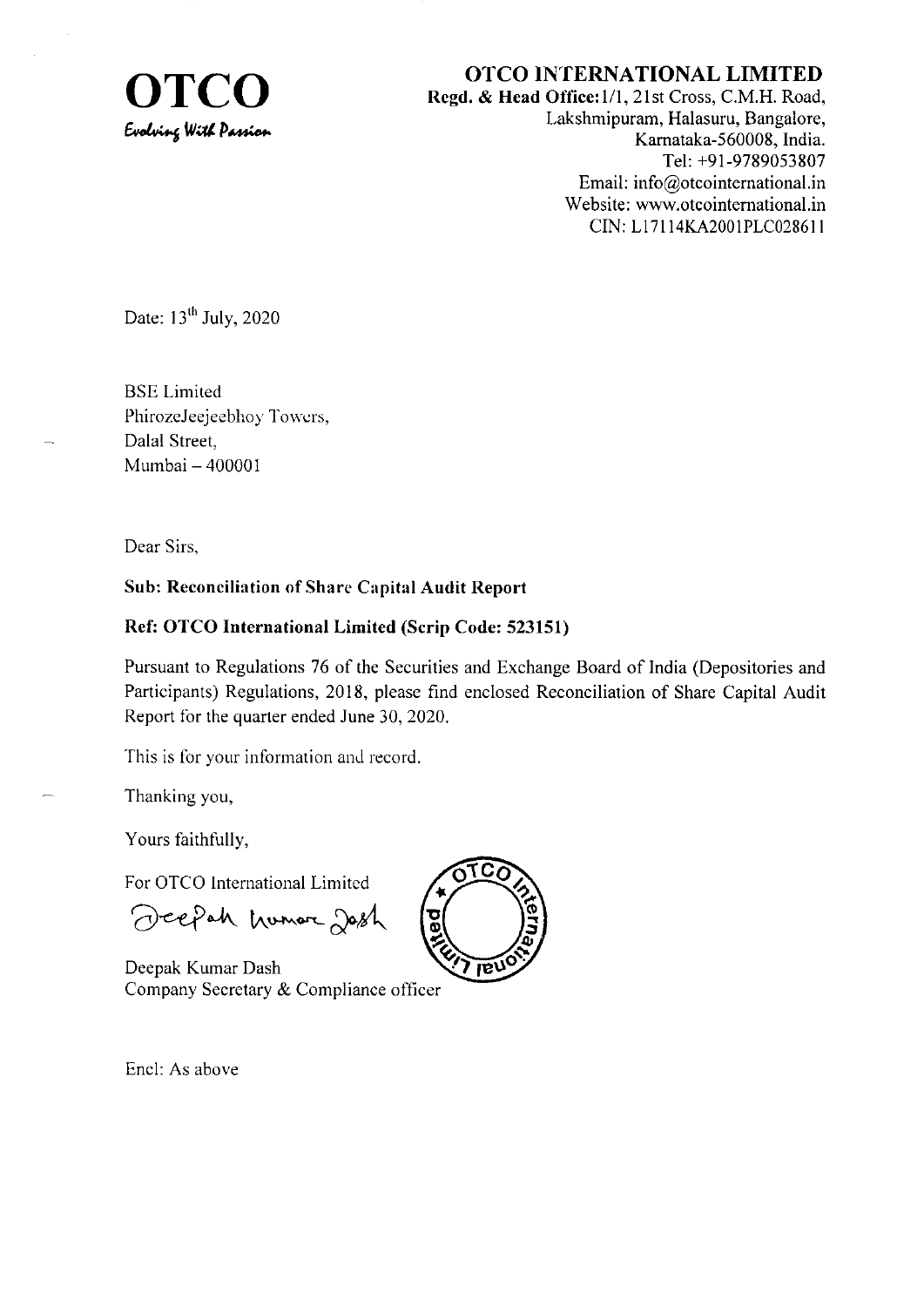

# Rajesh Agrawal & Associates

Practicing Company Secretaries

## RECONCILIATION OF SHARE CAPITAL AUDIT REPORT

- $\mathbf{1}$ . For Quarter Ended
- $2<sub>1</sub>$ **ISIN**
- Face Value  $\overline{3}$
- $4<sub>1</sub>$ Name of the Company

30th June, 2020

INE910B01028

Rs. 2/- each

**OTCO INTERNATIONAL LIMITED** 

No.1/1, 21st Cross, C.M.H Road, Lakshmipuram, Halasuru, Bangalore - 560008

No.1/1, 21<sup>st</sup> Cross, C.M.H Road, Lakshmipuram, Halasuru, Bangalore - 560008

Tel: +91-80-25296825

+91-9789053807

info@otcointernational.in

**BSE Limited, Mumbai** 



R.No.8, 3rd Floor, Sri Varu Towers, Green Glen Layout, Bellandur, Bangalore - 560103, Ph.: +91-80 41102132 Cell: 8792451192, Email: ra@csrajeshag.com,csrajeshag@gmail.com, and substanting.com

- 5. Registered Office Address
- $6.$ Correspondence Address
- $7<sub>1</sub>$ Telephone & Faxes
- 8. **Email Address**
- 9. Name of Stock Exchange where the Company's securities are listed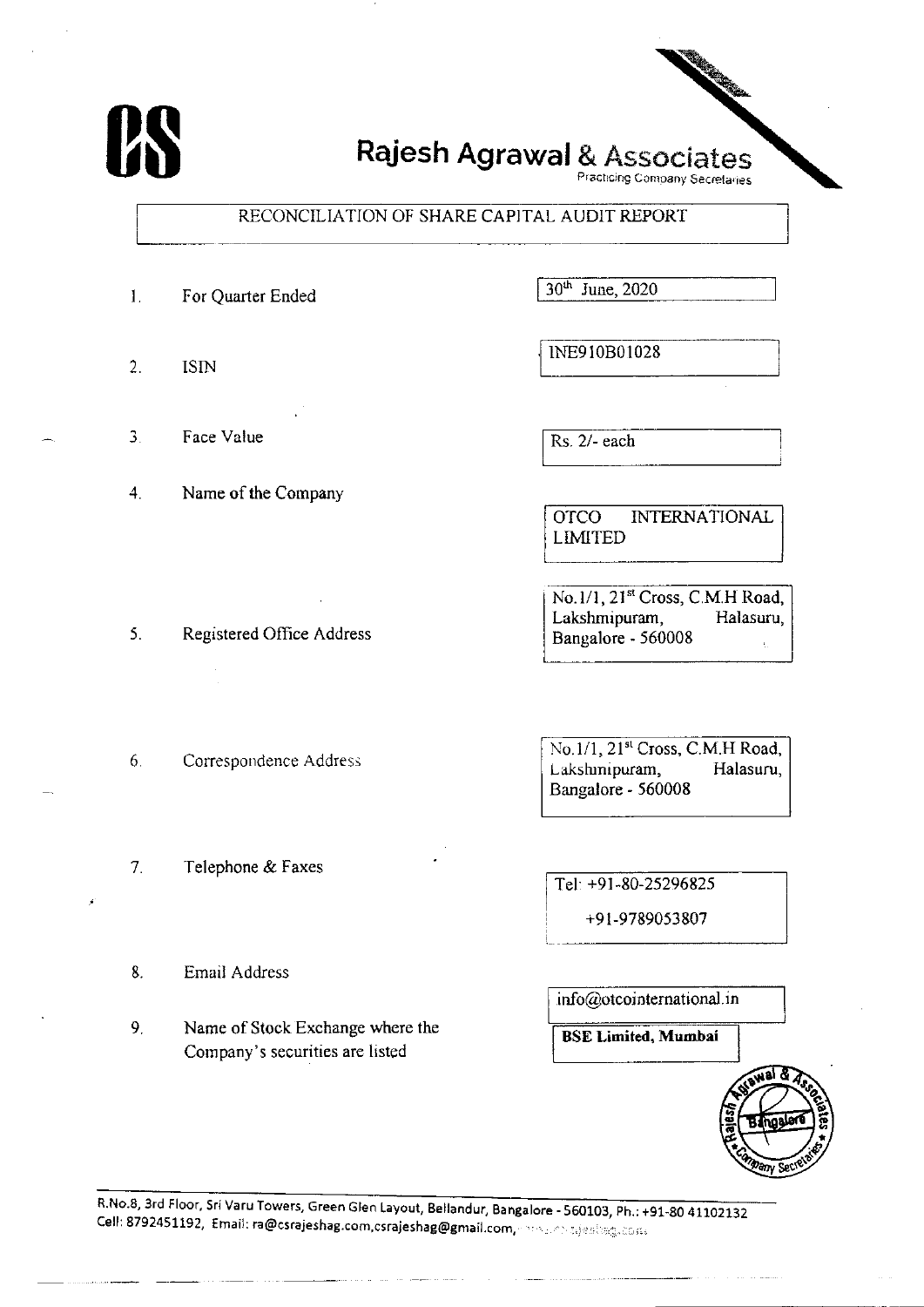\*\*\*Rights, Bonus, Preferential Issue, ESOPs, Amalgamation, Conversion, Buyback, Capital Reduction, Forfeiture, Any other (to specify).

18. Register of Members is updated (Yes/No)

| Yes |  |  |  |
|-----|--|--|--|
| N.A |  |  |  |

If not, updated up to which date

19. Reference of Previous Quarter with regards to excess dematerialized shares, if any

| <b>Nil</b> |  |
|------------|--|
|            |  |
|            |  |

20 Has the company resolved the matler rnentioned in Point No. 19 above in the current quarter? If not, reason why?  $-N.A-$ 

21. Mentioned the total no. of requests, if any, confirmed after 21 days and the total no. of requests pending beyond 21 days with the reasons for delay:

| Total No. of demat requests   | No. of requests | No.<br><b>Shares</b> | of   Reason for delay |
|-------------------------------|-----------------|----------------------|-----------------------|
| Confirmed after 21 Days       |                 | Nil                  |                       |
| Pending for more than 21 days |                 | Nil                  |                       |

22. Name, Telephone and Fax No. of the Compliance officer of the Co.

Mr. Deepak Kumar Dash r-91-80-15 296825 +91-978905380?

23. Name, Address, Tel. & Fax No.

Regn. No. of the Certifying Company Secretary.

| Name: | Rajesh Kumar Agrawal                 |
|-------|--------------------------------------|
|       | Address: Rajesh Agrawal & Associates |
|       | No.8, 3rd Floor, Sri Varu Towers,    |
|       | Green Glen Layout, Bellandur,        |
|       | Bangalore - 560103                   |
|       | Tel. $+91-80-41102132$               |
|       | Membership No. F5158                 |
|       | CP No. 11323<br><b>Tawa</b>          |
|       |                                      |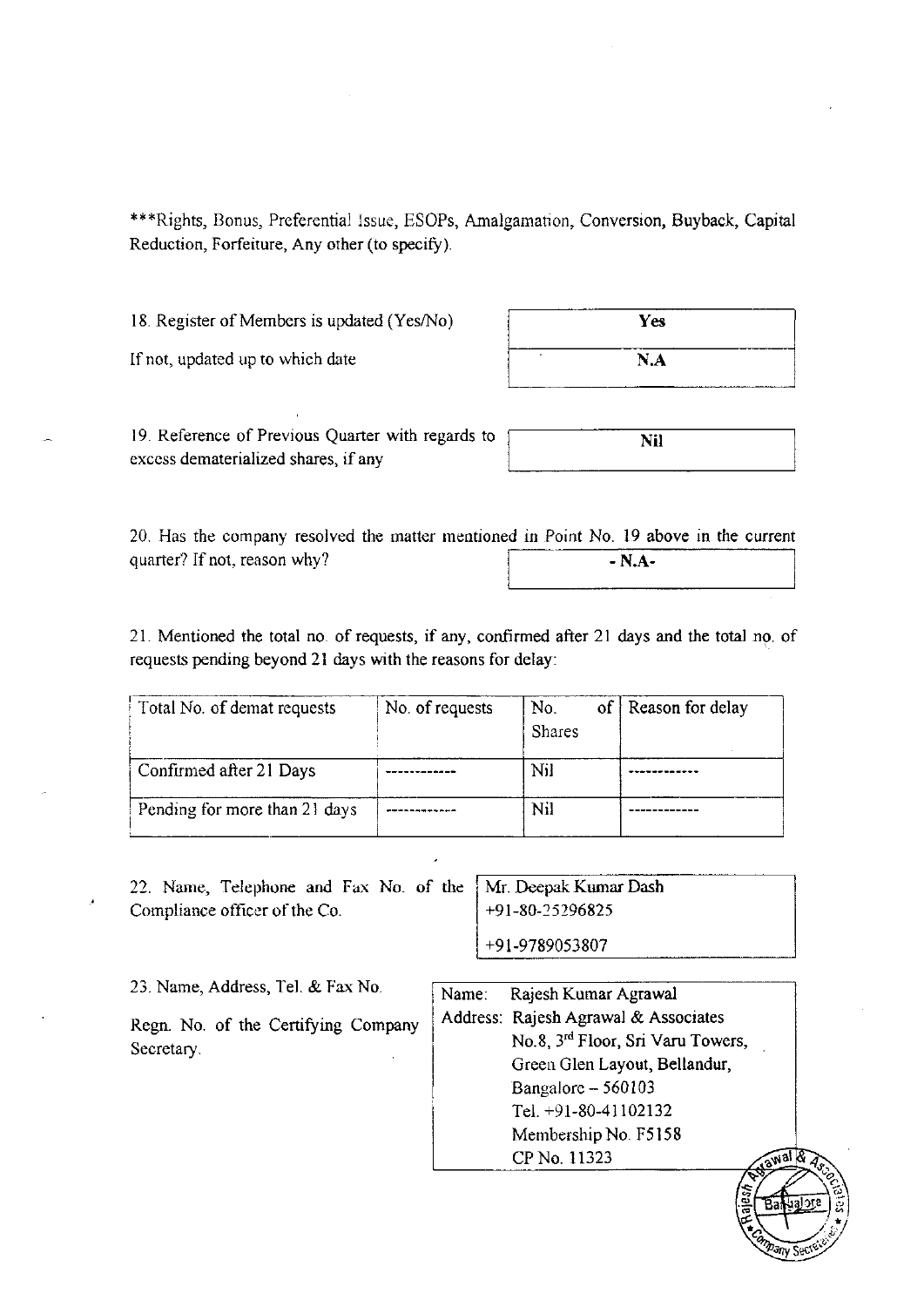| 10.             | <b>Issued Capital</b>               | No. of Shares               | % of total<br>issued<br>capital |
|-----------------|-------------------------------------|-----------------------------|---------------------------------|
|                 |                                     | 1,29,68,120<br>$\mathbf{r}$ | 100.00                          |
| 11.             | Listed Capital (BSE, Mumbai)        | 1,29,68,120                 | 100.00                          |
| 12.             | Held in dematerialized form in CDSL | 7,17,263                    | 5.53                            |
| 13.             | Held in dematerialized form in NSDL | 1,15,30,582                 | 88.91                           |
| 14 <sup>1</sup> | Held in physical                    | 7,20,275                    | 5.56                            |

- 16. Reasons for difference if any between  $(10 \& 11)$ ,  $(10\&15)$  and  $(11 & 15)$
- Certifying the details of changes in share capital during the quarter under consideration 17. as per table below.  $\ddot{\phantom{a}}$

|                 |                     |                                              | <b>NIL</b>                                               |                                 |                                 |                                                                                    |
|-----------------|---------------------|----------------------------------------------|----------------------------------------------------------|---------------------------------|---------------------------------|------------------------------------------------------------------------------------|
| Particulars**** | No.<br>of<br>shares | Applied/<br>not<br>applied<br>for<br>listing | Listed<br>on<br>Stock<br>Exchange<br>(specify)<br>names) | Whether<br>intimated<br>to CDSL | Whether<br>intimated<br>to NSDL | In-<br>principle<br>approval<br>pending<br>for<br><b>SE</b><br>(Specify)<br>names) |



Total no. of shares  $(12+13+14)$  $15<sub>1</sub>$ 

 $1,29,68,120$ 

No difference.

- 
- $100.00$